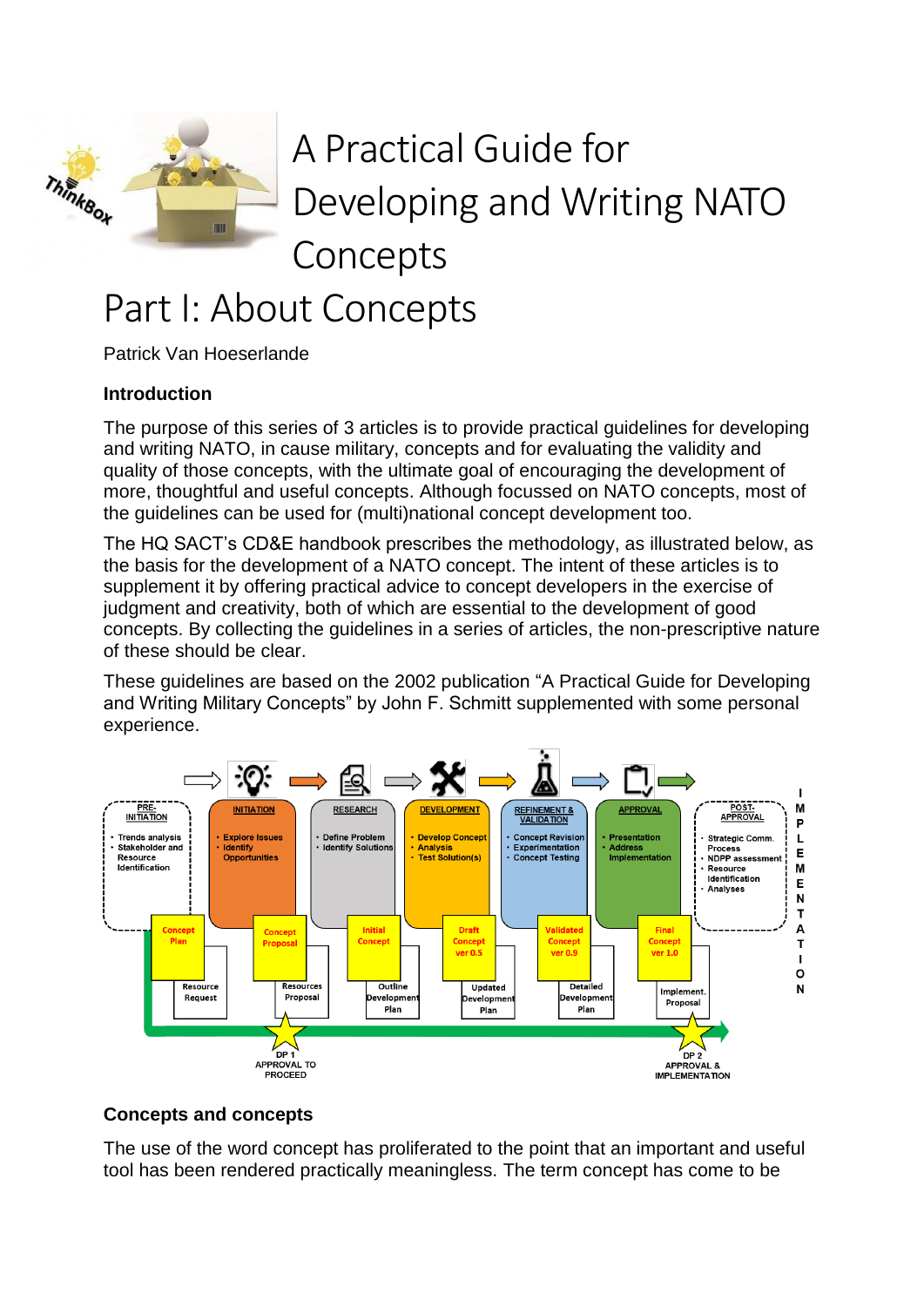applied loosely to any description of military (or even non-military) activity or capability. Descriptions of purely technical or procedural activities are promoted as concepts. Outputs and results of an intermediate step of the CD&E methodology are shamelessly called 'concepts' leading to unfulfilled expectations of the value of the offered product.

Adding to the confusion, concepts of operation are sometimes mistakenly – but not always intentionally - referred to as concepts. A concept is distinct from a 'concept of operation' or CONOPS, which is defined in AAP-06, as "A clear and concise statement of the line of action chosen by a commander in order to accomplish his given mission.". Where a concept describes operations generally by type, a concept of operation describes a course of action chosen for execution in a determined situation. A concept of operation can be thought of as the instantiation of a concept (of operations, mind the 's') under a specific, unique set of conditions.

## **A concept defined**

According to the AAP-6 (NATO Glossary of Terms and Definitions), a concept is "*a solution-oriented transformational idea that addresses a capability shortfall or gap*". Just having an idea is not sufficient, within NATO you have to write it down on paper. This paper has the status of a 'Concept Proposal' and starts the initiation phase of the above-mentioned methodology. After a successfully run through all the phases, we consider the document fully developed, researched, refined and validated, and has it earned the label '(approved) concept'.

Another way to looks at concepts is through the lens of 'ends, ways and means', of which a concept corresponds generally to the 'ways'.

- The **end** is the stated objective, ranging from a broad strategic aim to the accomplishment of a particular task.
- The **ways** are the method or scheme (that is, the 'concept') by which the means are applied to accomplish the ends. The essence of a concept is this description of method.
- The **means** are the military capabilities to be employed in the given situation. They may range from the full arsenal of military forces available at the operational or strategic levels to a particular capability such as a weapon system, vehicle, training system or specific unit at a lower level. A description of a capability by itself does not constitute a concept; capabilities can be created but not used as envisioned, while identical capabilities employed differently would constitute different concepts. That is why the description of the DOTMLPFI is in most cases a necessary, integral part of a concept, but does suffice to have a concept.

Likewise, the description of a desired objective does not constitute a concept; any number of different approaches or methods, employing various capabilities, could conceivably accomplish that objective. The end is necessary to provide context, and the means are needed to describe what resources will be applied, but the essence of the concept is the way in which those capabilities are to be employed. In this sense, concepts are primarily descriptions of how things are done.

### **Historical, current and future concepts**

Concepts may describe past, present or future military actions or capabilities.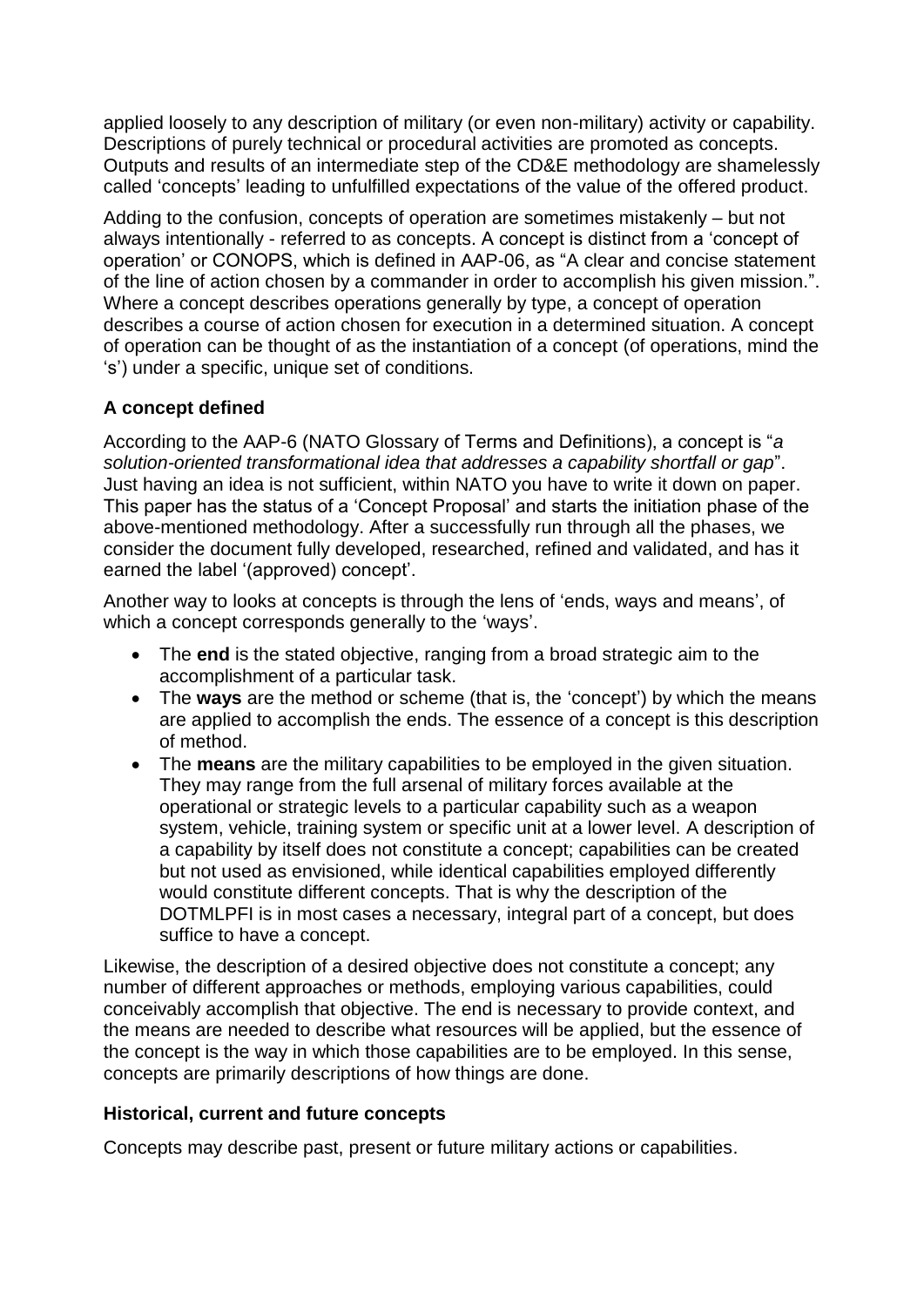An historical concept describes its subject as it applied in some past context. Often the concept will not have been articulated explicitly at the time, but must be deduced from the historical record. Examples are the concept of blitzkrieg, the Napoleonic system of logistics, and the techniques and procedures of ship-to-shore movement practiced in the Second World War. The first two were not explicitly codified at the time, but have been deduced since, while the third was codified before, although continuously modified during the war. Historical concepts are both a product and a tool of historical analysis.

A current concept describes its subject as it is intended to apply today, with today's organizations, methods and technologies. A current concept may be written down and/or codified in existing doctrinal, tactical, technical or procedural references, or it may be emergent (i.e., arising pragmatically and implicitly from current operating, technological and institutional conditions and identified only historically) or, more likely, it may combine both explicit and emergent elements. Current concepts should provide the basis for operations planning (i.e. for a CONOPS) and existing military doctrine, organization, materiel acquisition, training, education, tactics, techniques and procedures.

A future concept articulates how it is envisioned its subject will apply in some future context. Initially a future concept is untested and should be the subject of rigorous experimentation and debate. This forces it to evolve and eventually validates or invalidates it. In this way, a future concept evolves, following the CD&E methodology, from an untested hypothesis to a more assertive, but not necessarily fully validated, conclusion. Only after the concepts have been experimentally examined to the point that it has been validated with reasonable confidence can it provide guidance for the requirements process. Many concepts cannot be fully tested in peacetime. Since by definition future concepts cannot be deduced from past practice or observed in current practice, they must be stated explicitly in order to be understood, debated and tested and to influence the development process.<sup>1</sup>

#### **Concepts and doctrine.**

1

Doctrine is defined as "Fundamental principles by which the military forces guide their actions in support of objectives. It is authoritative but requires judgement in application" (AAP-06). The term "doctrine" is often used more widely to refer not only to fundamental principles, but also to approved, implemented (that is, "doctrinal") organizations, training methods, educational programs, etc. Concepts are the core of all doctrine (in both the specific and wider meanings), although concepts are not doctrine until tested, approved by the nations and promulgated by the NATO Standardization Organization (NSO).

Not all future concepts will become doctrine; many will not (and should not) survive scrutiny by the CD&E methodology. The invalidation of a future concept should not be considered a failure of the concept development methodology, but a success because the methodology has invalidated an unsatisfactory concept and prematurely stopped it from implementation.

<sup>1</sup> Unless otherwise specified, the concepts discussed hereafter are future concepts.